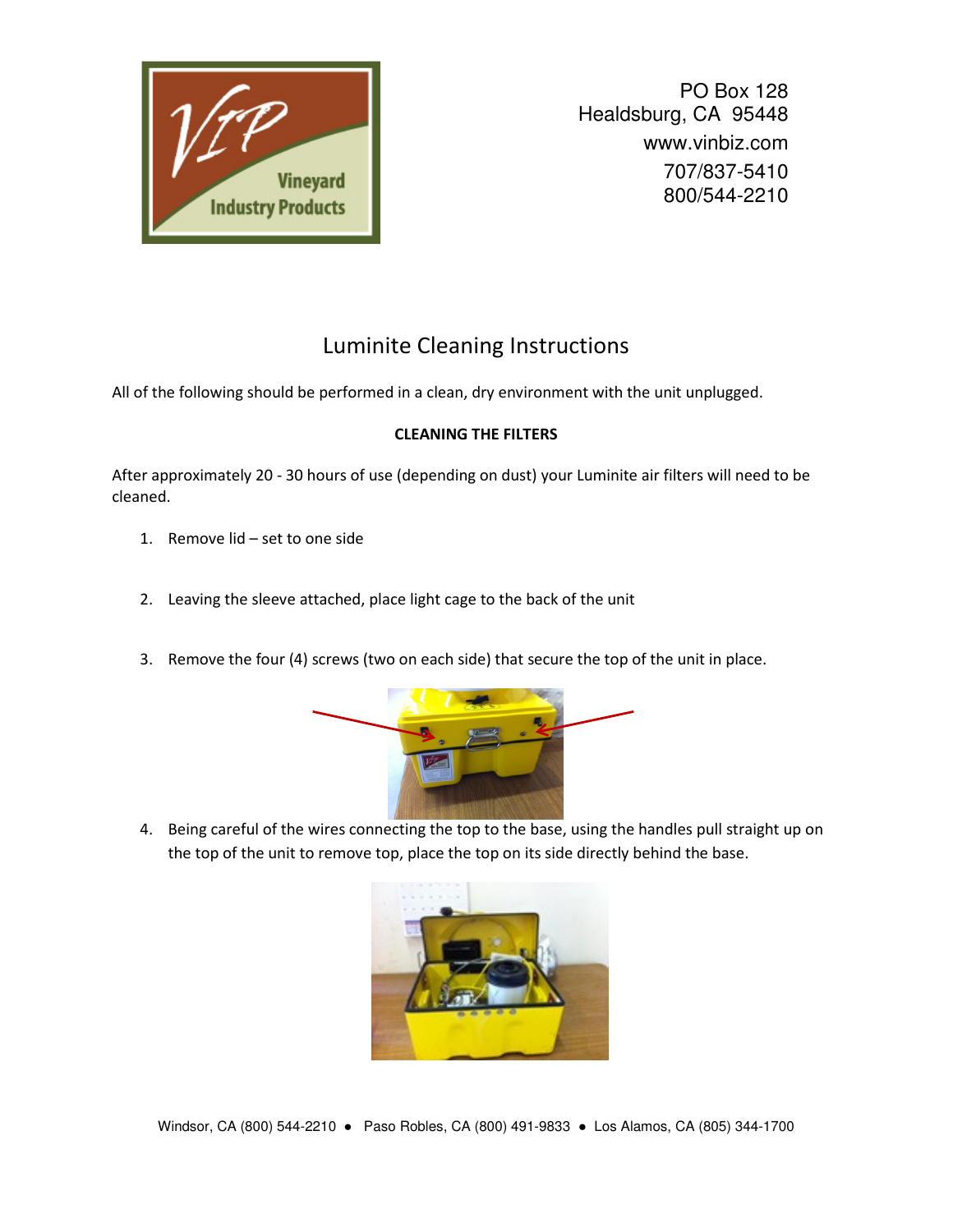5. Remove and inspect all three (3) filters.



6. Shake dust out of filters, the filters can be washed in warm water if necessary (if washed the filters must be fully dry before re-installing).



- 7. Using a damp rag, wipe off the inside of the case being careful not to disconnect any wires or to get the components wet.
- 8. Install cleaned filters.
- 9. Replace top, being careful to align the top of the blower (A) with the air inlet (B) in the top.



- 10. Install the four (4) screws to attach the top to the base.
- 11. Connect to a power source and test the unit.